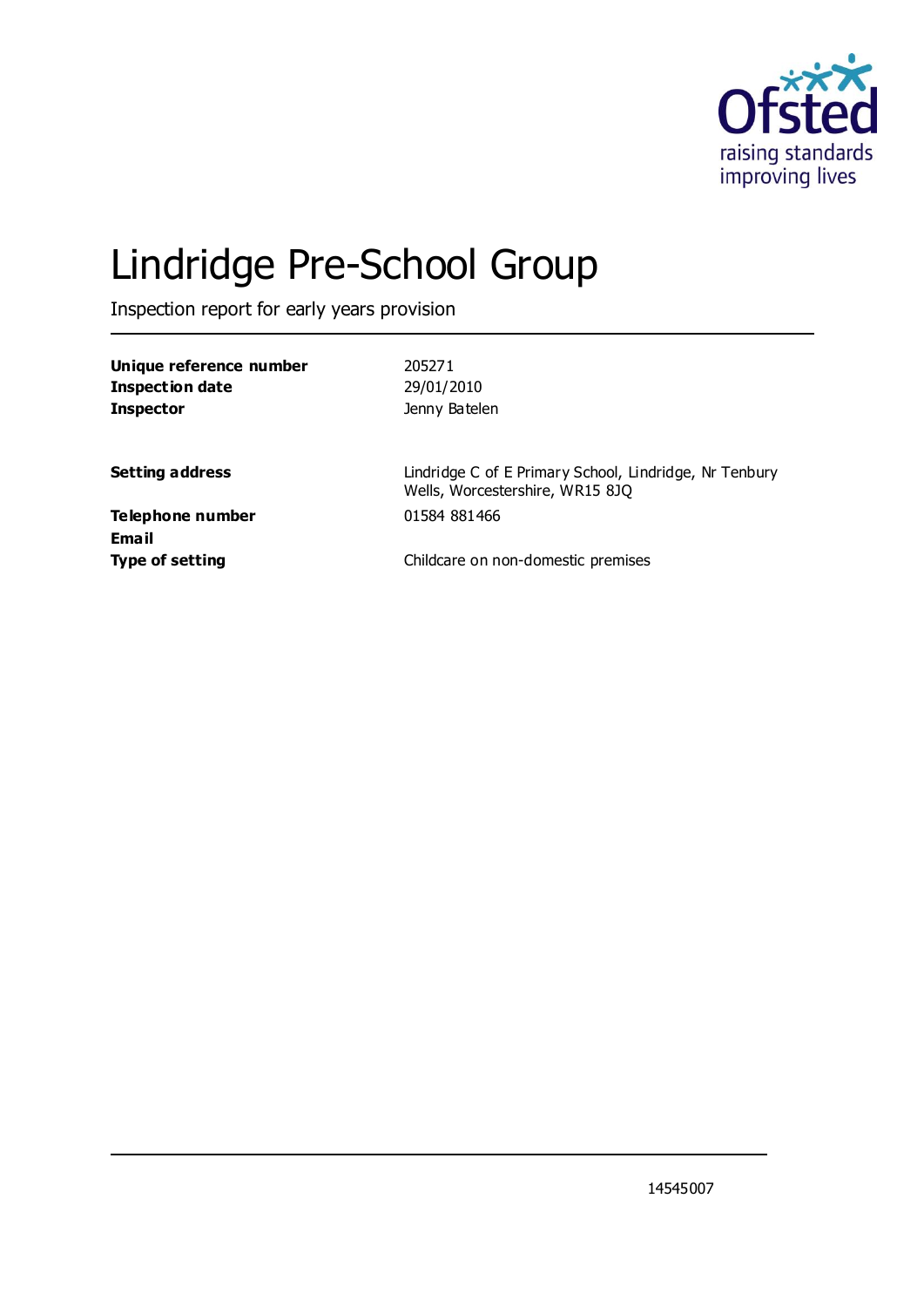The Office for Standards in Education, Children's Services and Skills (Ofsted) regulates and inspects to achieve excellence in the care of children and young people, and in education and skills for learners of all ages. It regulates and inspects childcare and children's social care, and inspects the Children and Family Court Advisory Support Service (Cafcass), schools, colleges, initial teacher training, work-based learning and skills training, adult and community learning, and education and training in prisons and other secure establishments. It rates council children's services, and inspects services for looked after children, safeguarding and child protection.

If you would like a copy of this document in a different format, such as large print or Braille, please telephone 0300 123 1231, or email enquiries@ofsted.gov.uk.

You may copy all or parts of this document for non-commercial educational purposes, as long as you give details of the source and date of publication and do not alter the information in any way.

Royal Exchange Buildings St Ann's Square Manchester M2 7LA

T: 0300 123 1231 Textphone: 0161 618 8524 E: enquiries@ofsted.gov.uk W: [www.ofsted.gov.uk](http://www.ofsted.gov.uk/)

© Crown copyright 2009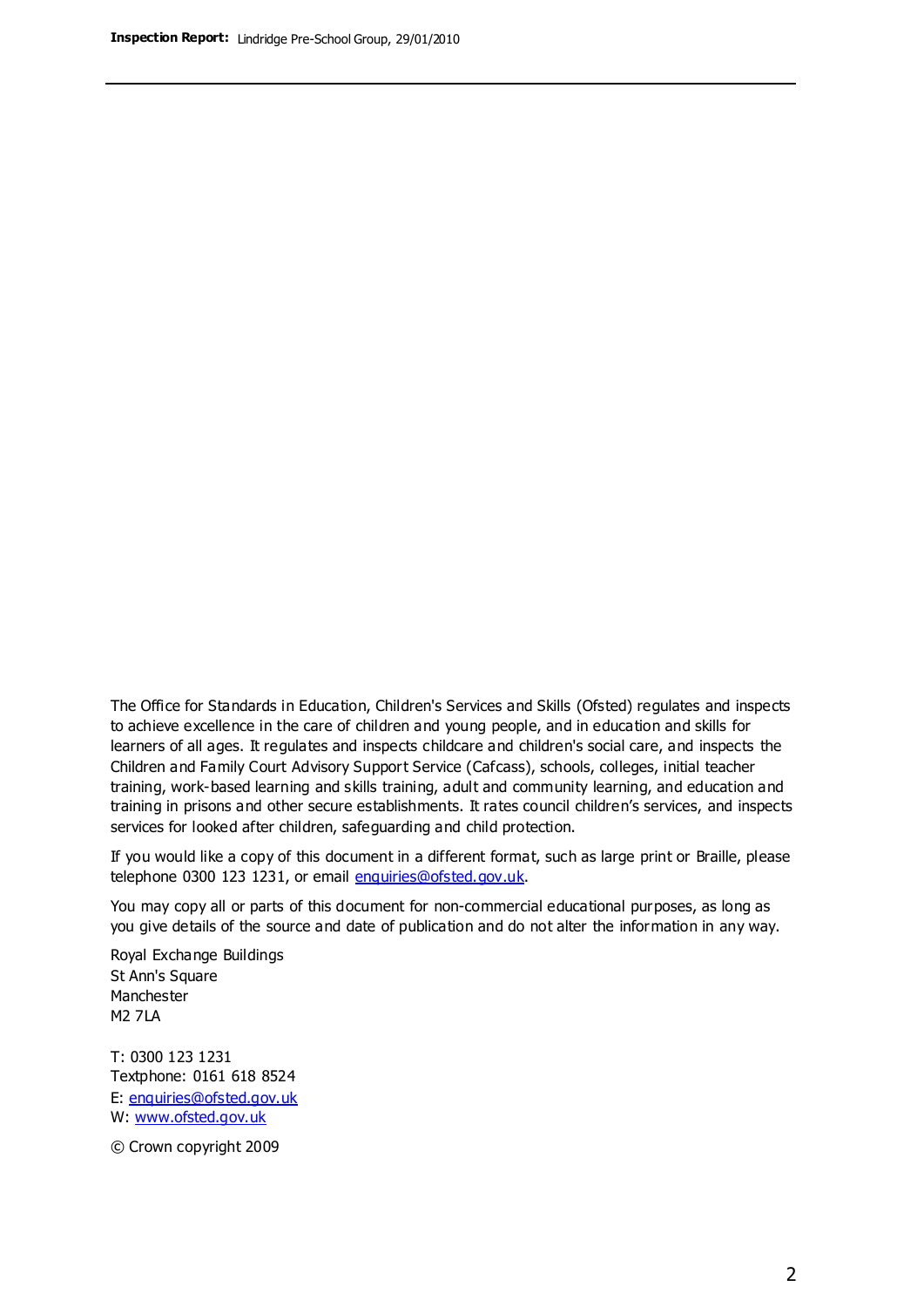## **Introduction**

This inspection was carried out by Ofsted under Sections 49 and 50 of the Childcare Act 2006 on the quality and standards of the registered early years provision. 'Early years provision' refers to provision regulated by Ofsted for children from birth to 31 August following their fifth birthday (the early years age group). The registered person must ensure that this provision complies with the statutory framework for children's learning, development and welfare, known as the *Early* Years Foundation Stage.

The provider must provide a copy of this report to all parents with children at the setting where reasonably practicable. The provider must provide a copy of the report to any other person who asks for one, but may charge a fee for this service (The Childcare (Inspection) Regulations 2008 regulations 9 and 10).

The setting also makes provision for children older than the early years age group which is registered on the voluntary and/or compulsory part(s) of the Childcare Register. This report does not include an evaluation of that provision, but a comment about compliance with the requirements of the Childcare Register is included in Annex B.

Please see our website for more information about each childcare provider. We publish inspection reports, conditions of registration and details of complaints we receive where we or the provider take action to meet the requirements of registration.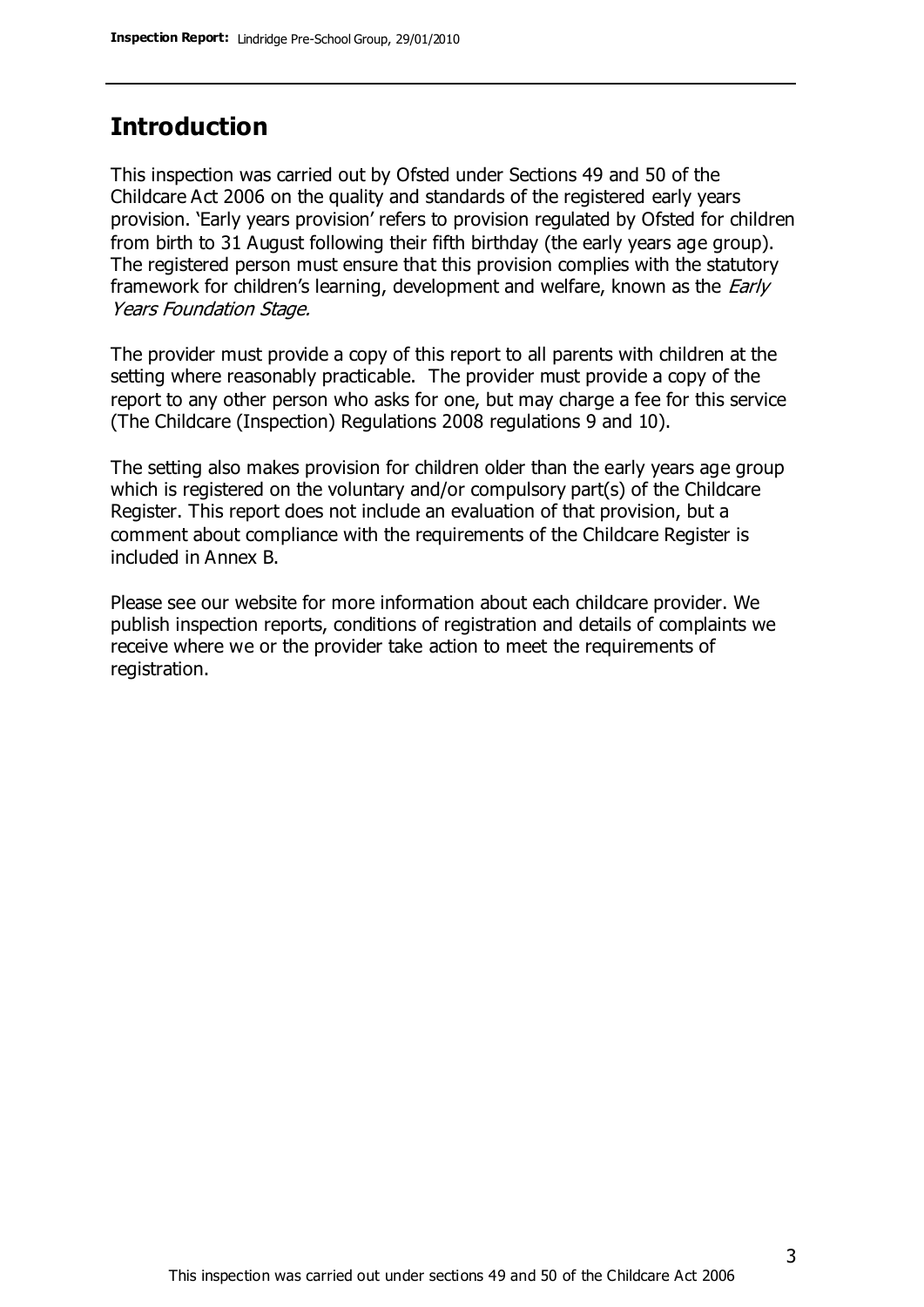# **Description of the setting**

Lindridge Pre-School, opened in 1992 and is managed by a committee of parents. The group operates from a demountable building in the grounds of Lindridge C of E Primary School. It is located approximately five miles from Tenbury Wells just off the main Worcester to Tenbury Road. Children come from a wide catchment area in this rural environment. All children share access to an enclosed spacious outdoor area. The pre-school is registered on the Early Years Register and the compulsory and voluntary parts of the Childcare Register from 2007. There is disabled access.

A maximum of 20 children aged between two and five years may attend the group at any one time. There are currently 22 children aged from two to under five years on roll, including 17 funded three and four year olds. Support is available for children with special educational needs and/or disabilities and for children who speak English as an additional language. The group is open each week day during term-time only. Sessions are from 9.00am to 3.00pm on Monday, Tuesday, Wednesday and Friday, and from 9.00am to 12.00pm on Thursday.

The group employs two staff who hold appropriate Level 3 early years qualifications and a temporary member of staff who is undergoing training. The setting is a member of the Pre-school Learning Alliance and has achieved the highest level in the organisation's Accreditation scheme 'Aiming for Quality'. The pre-school has support from the local authority, attends providers' forums and early years partnership meetings and has close links with the primary school and other pre-school settings.

## **The overall effectiveness of the early years provision**

Overall the quality of the provision is good.

Children's individual needs and interests are highly valued and responded to through observation and discussion with the children. A wide variety of activities, adult-led and independent, ensure that all children are able to make good progress. Staff have a very good understanding of the needs of Early Years Foundation Stage children. Self-evaluation is used as an effective tool to further develop the provision. As a result there is good capacity to improve.

## **What steps need to be taken to improve provision further?**

To further improve the early years provision the registered person should:

- develop self-evaluation to involve parents and children
- extend the use of the outside area, as building developments allow, in order to increase the opportunities for the good progress of all children.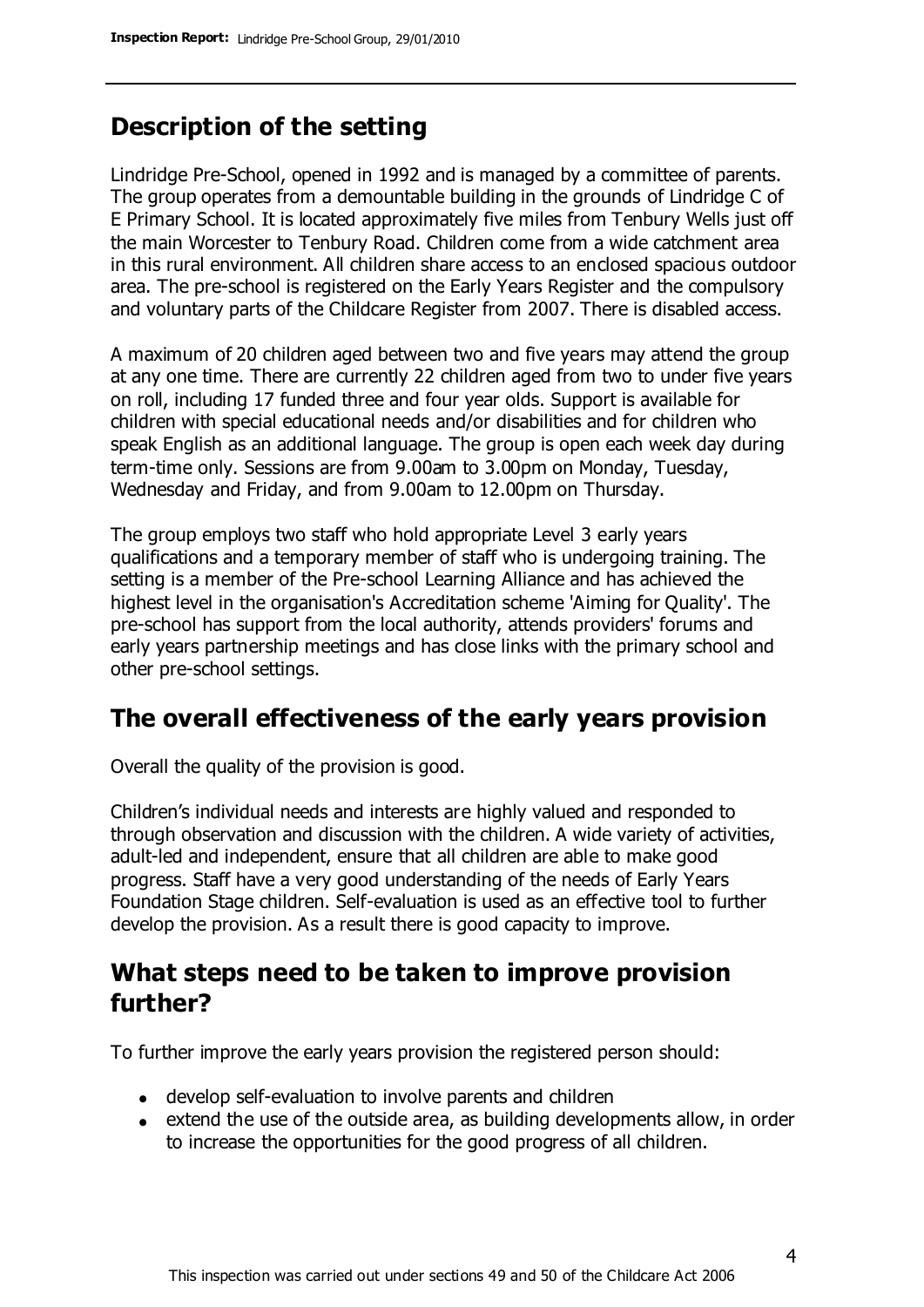# **The effectiveness of leadership and management of the early years provision**

The leadership and management of this childcare provision is good. The staff are experienced and committed to continually improving the provision. Policies, procedures and risk assessments are in place and regularly reviewed. There is a good understanding of the Early Years Foundation Stage requirements. Adults have appropriate qualifications and undergo ongoing training. There has been very good progress on the recommendations from the last report.

The welfare and safety of the children is very important, and this is reflected in clearly established routines and extremely thorough safeguarding procedures that comply with current legislation. The pre-school encourages happy and independent children, who feel safe and who play very well together, and chat confidently to each other, staff and the visitor.

High quality resources enable all children to make good progress in a variety of activities of their choice. Children with special educational needs and/or disabilities are supported to make good progress. The staff evaluate the work they are doing and continually update this evaluation to show how improvements are taking place and the impact of these on the provision for the children. Parents and children are not yet involved in this process, although this has been identified as a development area.

Links with parents and carers are excellent. Key information is on display in the entrance area and includes the planned activities for the week. Newsletters keep parents informed about what is happening. Parents and carers are very positive about the pre-school and the 'broad spectrum of life' opportunities the children are given. They speak highly of the way children play well together and make good progress. Links with external agencies, including the school and other settings attended by children, are very strong. The playgroup is well supported by the Local Authority.

## **The quality and standards of the early years provision and outcomes for children**

All children are able to make good progress towards the early learning goals. They enjoy their time in the playgroup and make independent choices of their activities including playing in the 'construction site' in the sand, exploring making 'snow' by adding water to prepared powder, watching it change and then moulding it to make snow castles.

The very secure and safe space is well-equipped, with resources easily accessible. The outside area is well set out with good resources, but currently not freely accessible. Current building developments are planned to improve this and allow children free access to the outside at all times. Use is made of the school playground and children thoroughly enjoyed the opportunities to run around, play hide-and-seek and investigate how many children will fit into an empty tub.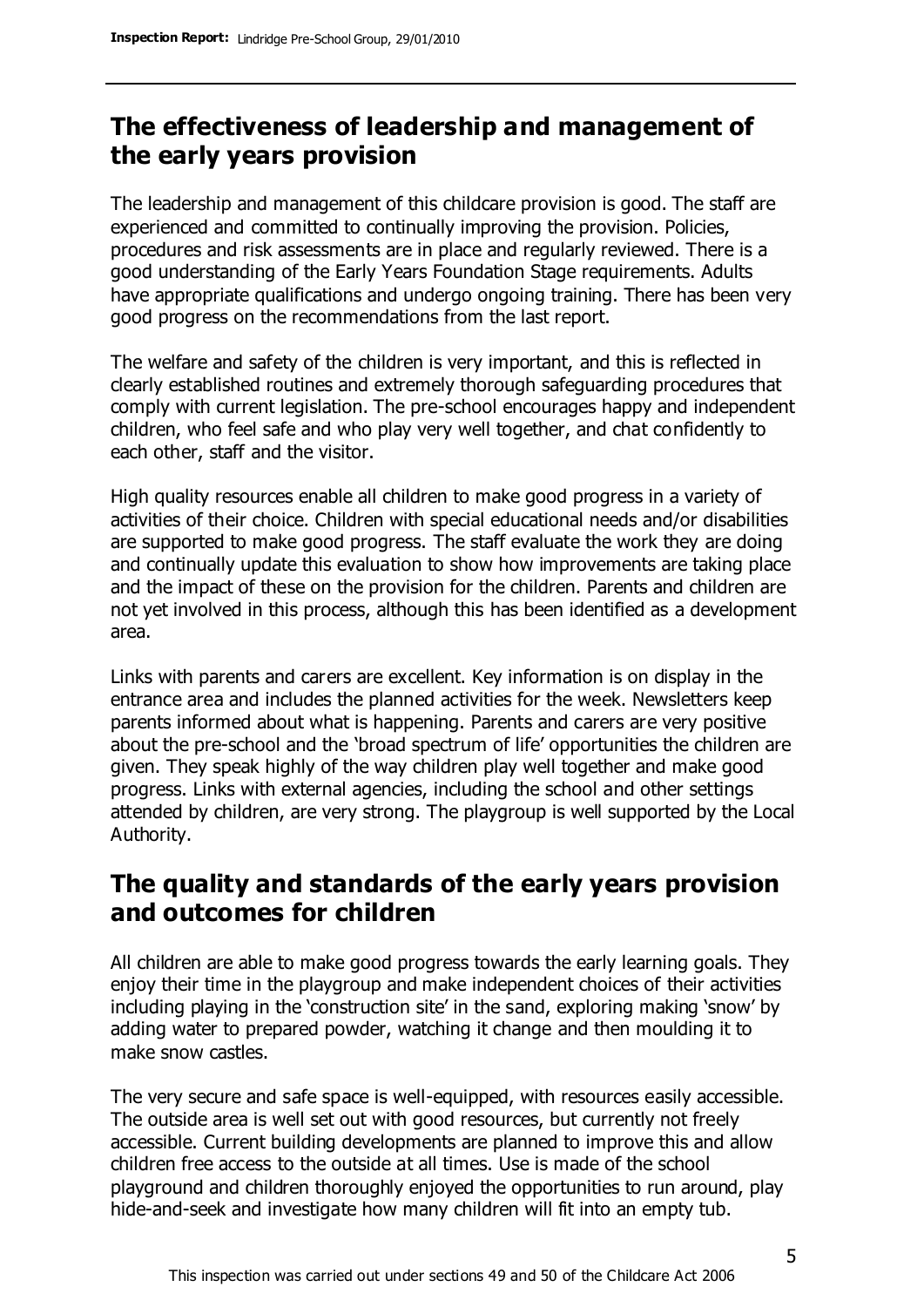Children's safety and well-being is very important, children are confident that they are well cared for and can ask for help at any time. Children are independent in their hygiene routines. Key workers are allocated to all children and there is a set pattern of discussions between parents and key workers, throughout the children's time in pre-school. Excellent relationships exist between all in the pre-school, behaviour is excellent and as a result children work and play well together.

Planning is based on themes and responds and adapts to the interests and developmental needs of the children. Ongoing observations help staff to identify children's interests and their progress in the different areas of learning. These are recorded in the profile record, which is shared and passed onto school. Children's work is valued and displayed.

Children are encouraged to develop a healthy lifestyle through healthy drinks and snacks. Healthy lunches are provided in lunchboxes and some children take the opportunity to eat school dinner. Exercise is planned for through use of the outside area and the school playground. Children's understanding of the wider world is developed through books that are available, the celebration of festivals and visitors representing different cultures. Transition to school is well planned for with regular visits and good communication between staff.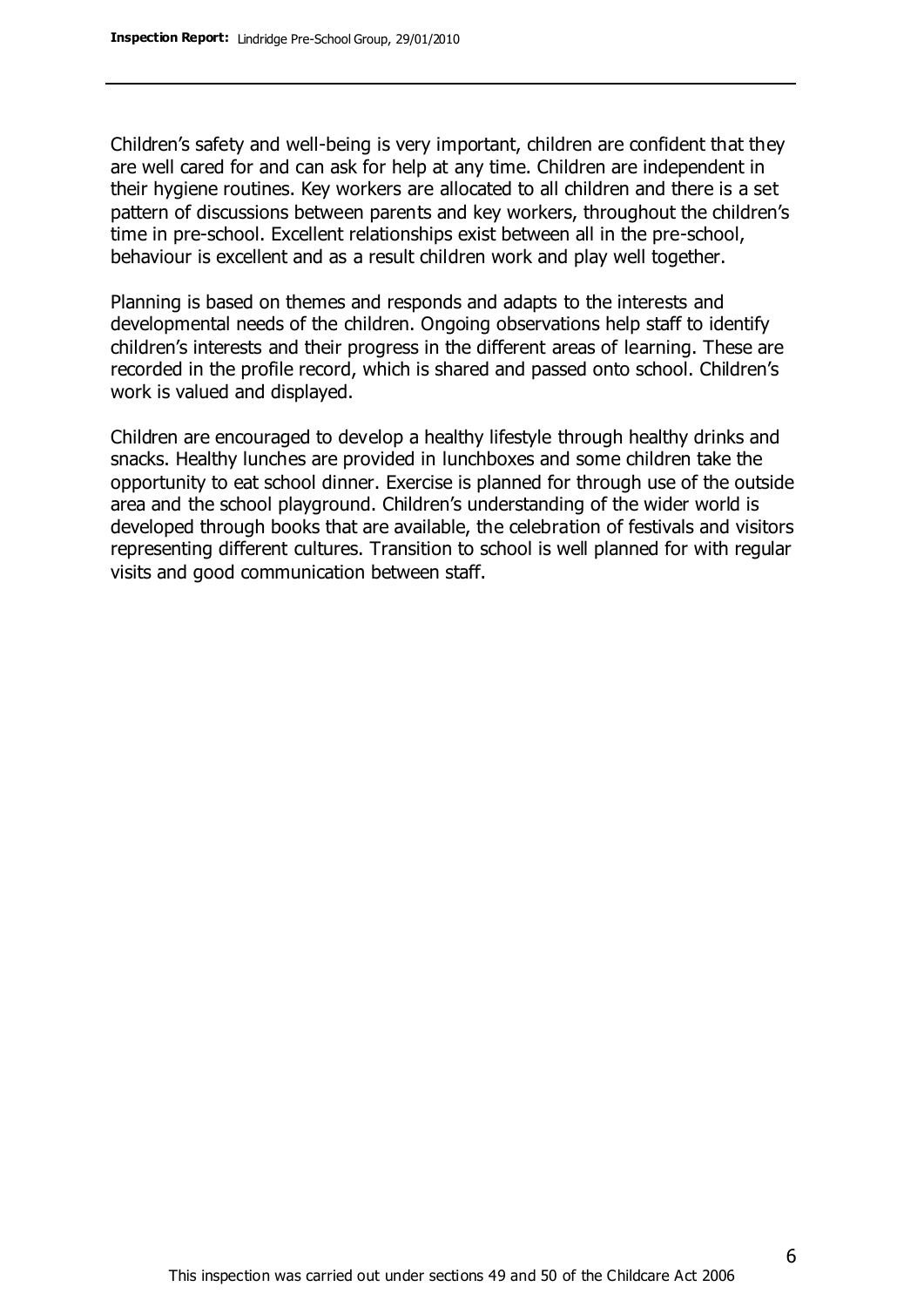# **Annex A: record of inspection judgements**

#### **The key inspection judgements and what they mean**

Grade 1 is Outstanding: this aspect of the provision is of exceptionally high quality Grade 2 is Good: this aspect of the provision is strong Grade 3 is Satisfactory: this aspect of the provision is sound Grade 4 is Inadequate: this aspect of the provision is not good enough

#### **The overall effectiveness of the early years provision**

| How well does the setting meet the needs of the<br>children in the Early Years Foundation Stage? |  |
|--------------------------------------------------------------------------------------------------|--|
| The capacity of the provision to maintain continuous                                             |  |
| improvement                                                                                      |  |

#### **The effectiveness of leadership and management of the early years provision**

| How effectively is the Early Years Foundation Stage led           |  |
|-------------------------------------------------------------------|--|
| and managed?                                                      |  |
| The effectiveness of leadership and management in embedding       |  |
| ambition and driving improvement                                  |  |
| The effectiveness with which the setting deploys resources        |  |
| The effectiveness with which the setting promotes equality and    |  |
| diversity                                                         |  |
| The effectiveness of safeguarding                                 |  |
| The effectiveness of the setting's self-evaluation, including the |  |
| steps taken to promote improvement                                |  |
| The effectiveness of partnerships                                 |  |
| The effectiveness of the setting's engagement with parents and    |  |
| carers                                                            |  |

#### **The quality of the provision in the Early Years Foundation Stage**

The quality of the provision in the Early Years Foundation Stage  $\vert$  2

### **Outcomes for children in the Early Years Foundation Stage**

| <b>Outcomes for children in the Early Years Foundation</b>    |  |
|---------------------------------------------------------------|--|
| <b>Stage</b>                                                  |  |
| The extent to which children achieve and enjoy their learning |  |
| The extent to which children feel safe                        |  |
| The extent to which children adopt healthy lifestyles         |  |
| The extent to which children make a positive contribution     |  |
| The extent to which children develop skills for the future    |  |

Any complaints about the inspection or report should be made following the procedures set out in the guidance available from Ofsted's website: www.ofsted.gov.uk